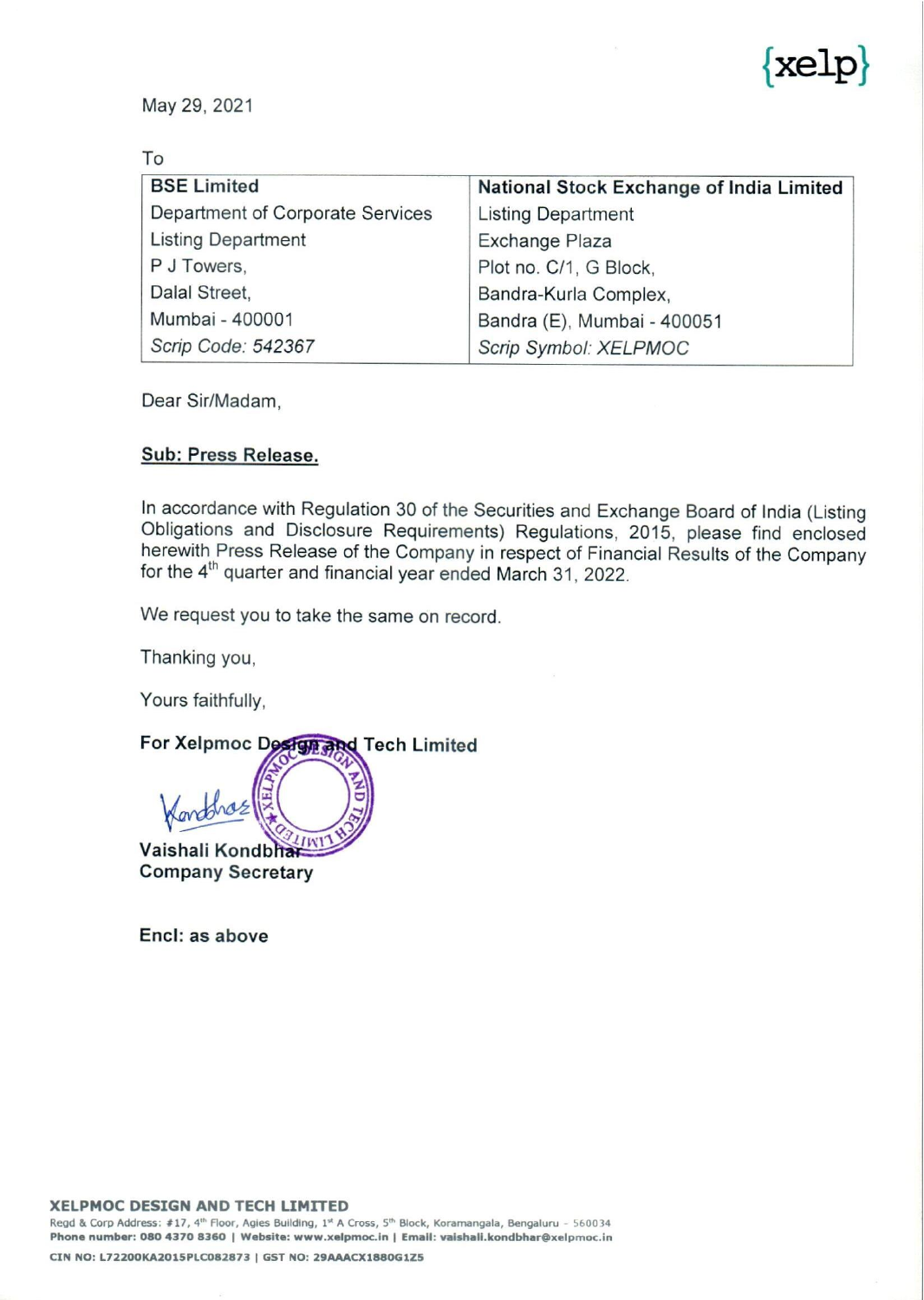

**May 29, 2022:** Xelpmoc Design and Tech Limited (NSE: XELPMOC; BSE: 542367), a professional and technical consulting services company, today announced its **fourth quarter and year ended FY22 results for the period ended March 31, 2022.** Xelpmoc is largely focused on an innovation and engaged in building the next generation of technology in Data Science, Artificial Intelligence (AI) and Machine Learning (ML) space.

*Commenting on the Company's performance for FY22, Mr. Sandipan Chattopadhyay, MD & CEO, Xelpmoc Design and Tech Ltd. said, "We had a fruitful year by way of onboarding Newport Asia as our financial partner as also augmenting our senior management team. Further, we opened our international operations in UK enabling us to deliver our services to international startups. Our portfolio companies navigated well through the volatile economic environment and emerged with greater resilience than before. We are confident that our data science led approach along with our focus on serving the next 500 million through the HEAL stack will enable us to foster long term value creation."*

#### **Quarterly Financial Performance (Consolidated)**

| $(3\overline{5})$ in million)        | Q4'21    | Q1'22    | Q2'22        | $\overline{Q}3'22'$ | Q4'22      |
|--------------------------------------|----------|----------|--------------|---------------------|------------|
| <b>Revenue from Operations</b>       | 35.4     | 32.5     | 11.2         | 18.3                | 18.6       |
| <b>Adjusted Operating EBITDA</b>     | $5.5^*$  | $5.3^*$  | $(12.9)^{*}$ | $(12.2)^{*}$        | $(44.2)^*$ |
| Adjusted Operating EBITDA Margin (%) | $15.4\%$ | $16.3\%$ | NA           | ΝA                  | <b>NA</b>  |

\* Adjusted Operating EBITDA is after excluding ESOP expenses of Rs 3.1 million, Rs 7.3 million, Rs 22.9 million, Rs 23.2 million, Rs 21.4 and Rs 14.9 million during the Q4FY21 , Q1FY22, Q2FY22, Q3FY22 and Q4FY22 respectively

#### **Consolidated Q4FY22 review (QoQ%)**

- Total operating revenue was Rs 18.6 million as compared to Rs 18.3 million in Q3FY22
- Adjusted Operating EBITDA was Rs (44.2) million as compared to Rs (12.2) million in Q3FY22

#### **Consolidated Q4FY22 review (YoY%)**

- Total operating revenue was Rs 18.6 million as compared to Rs 35.4 million in Q4FY21
- Adjusted Operating EBITDA was Rs (44.2) million as compared to Rs 5.5 million in Q4FY21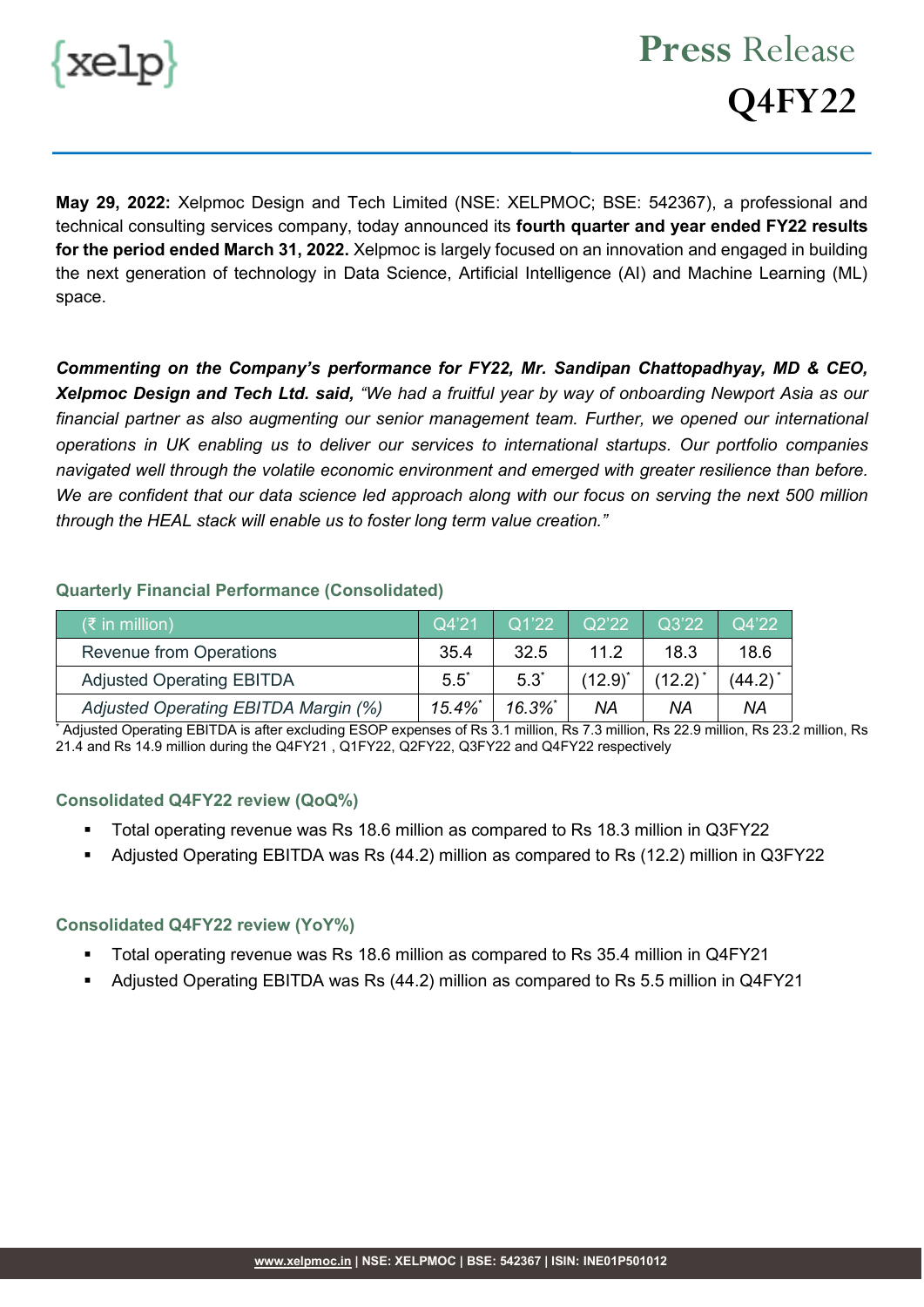

# **Press** Release **Q4FY22**

### **Financial Year Performance (Consolidated)**

| $(\xi$ in million)                   | FY <sub>21</sub> | FY <sub>22</sub> |
|--------------------------------------|------------------|------------------|
| <b>Revenue from Operations</b>       | 140.5            | 80.5             |
| <b>Adjusted Operating EBITDA</b>     | $46.0^*$         | $(63.9)^*$       |
| Adjusted Operating EBITDA Margin (%) | $32.7\%$         | ΝA               |

Adjusted Operating EBITDA is after excluding ESOP expenses of Rs 10.4 million and Rs 82.4 million during the FY2021 & FY2022 respectively

#### **Consolidated FY22 review (YoY%)**

- Total operating revenue was Rs 80.5 million as compared to Rs 140.5 million in FY21
- Adjusted Operating EBITDA was Rs (63.9) million as compared to Rs 46.0 million in FY21

The fair value of our portfolio investments as on March 31, 2022 stands at approximately Rs 623.6 million.

#### **Key Business Highlights**

- **Xelpmoc Design and Tech UK Limited:** The Company has incorporated a wholly owned subsidiary for international expansion
- Signal Analytics Private Limited ("Signal"), a majority owned subsidiary, invested in **Soultrax Studios Private Limited ("Soultrax")**, which is engaged in content creation. Signal now holds 54.75% in Soultrax. Both businesses are expected to work together and develop synergies. This is a significant event post the Balance Sheet date

## **About Xelpmoc Design and Tech Ltd.**

Xelpmoc Design and Tech Limited is engaged in providing professional and technical consulting services with focus on product development, data science and analytics. The company is focused on building the next generation of technology in Artificial Intelligence (AI) and Machine Learning space, with a keen interest in Natural Language Processing & Data Analytics. The Company's clients range from entrepreneurs and startup enterprises to established companies, engaged in e-commerce, transportation and logistics, recruitment, financial services, social networking, and various other industries. The Company provides a wide range of services, including, mobile and web application development, prototype development, thematic product development and data science and analytics assistance.

The Company grows its portfolio of services and products as the needs of its clients evolve. The Company commenced operations in Bengaluru, India, in 2015 and has since serviced enterprises across four states in India. The Company's business operations may broadly be categorized as technology services, and technology solutions/ products. The Company also occasionally provides business support to some of its clients to enable them to set-up their operations.